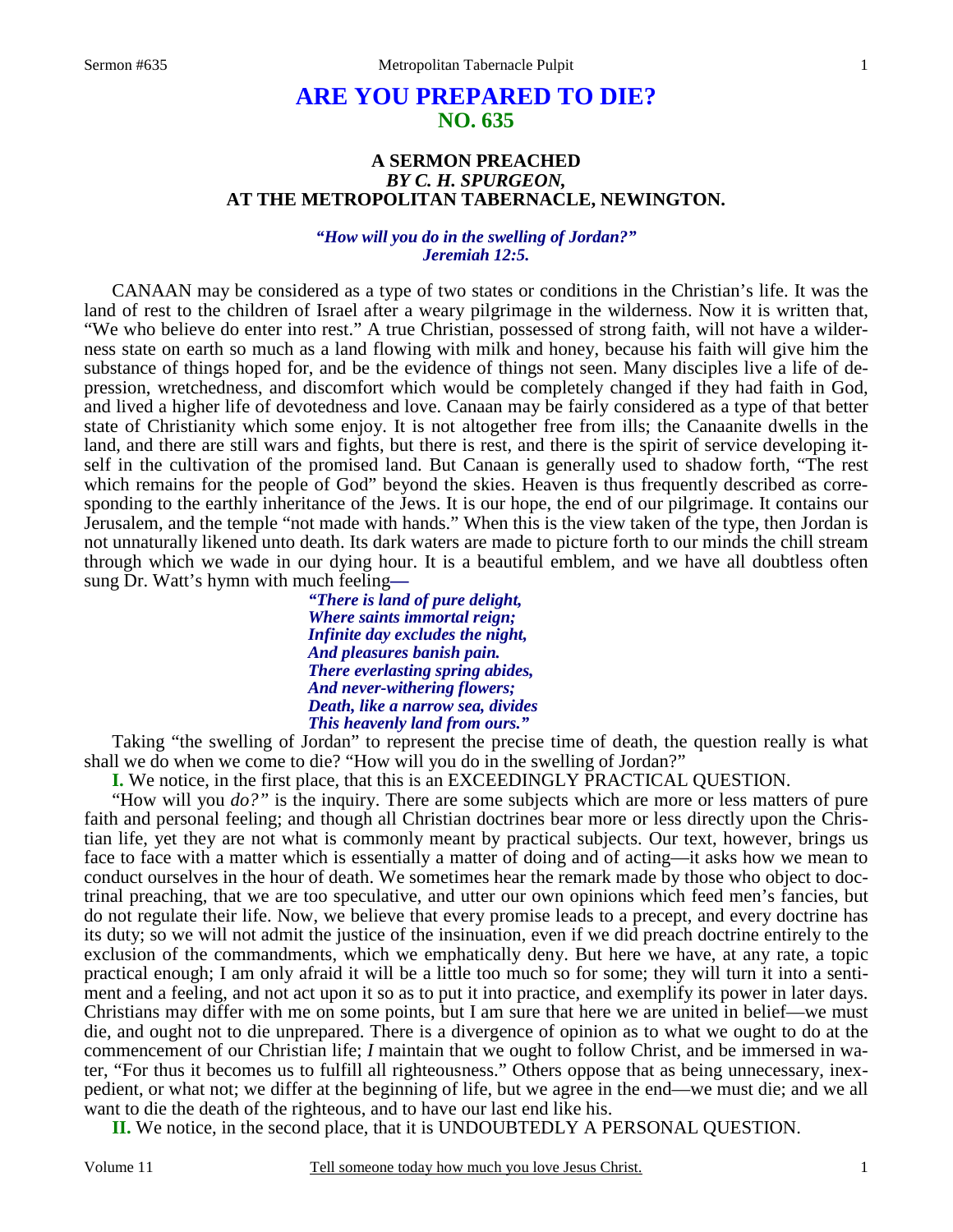"How will *you* do?" It individualizes us, and makes us each one to come face to face with a dying hour. Now, we all *need* this, and it will be well for each one of us to look for a minute into the grave. We are too apt to regard all men as mortal but ourselves. Somehow, we can see frailty of life as well as all the other frailties which we possess in common, much more clearly in other people than we can in ourselves. We are far too much blind to our own weakness, and shall do well to ask ourselves each of us, "My Soul, how will you do in the swelling of Jordan?" The ancient warrior who wept because, before a hundred years were passed, he knew his immense army would be gone, and not a man remain behind to tell the tale, would have been wiser, if he had wept also for himself, and left his bloody wars alone, and lived as a man who must one day die, and find after death a day of judgment. Each one of you must die. If I were addressing an assembly of the sages of the world, I would say, "All your combined wisdom cannot lengthen the days of one of you even a single minute. You may reckon the distance of the stars, and weigh worlds, but you cannot tell me when one of you will die, nor how many grains of sand are left behind in the hourglass of time which shows the exit of each spirit from the world." I say now to you, the wisest of you must die; and you know not but that you may die before long. So with the mightiest, and the richest of men. Samson was mastered by a stronger than man, and the wealthiest of men cannot bribe death to delay his dart for a single hour.

 We all come into the world one by one, and will go out of it alone, also. Loved ones come to the brink of the dark stream, but there they shake hands and say, "Farewell," and we go on alone. The prophet's companion and successor followed his master till the fiery chariot came to take his leader away; but when the messengers of God came, they left the servant behind, vainly crying, "My father, my father; the chariot of Israel and the horsemen thereof." We had better, therefore, take the question up as individuals, seeing that it is one in which we shall be dealt with singly, and be unable then to claim or use the help of an earthly friend. I put to the young, to the old; to the rich, to the poor; to each one of this vast assembly—I put it as if we were alone before our God—"How will *you* do in the swelling of Jordan?"

**III.** As a third thought, we call attention to the fact that it is one of the MOST SOLEMN questions.

 Death and life are stern and awful realities. To say that anything "is a matter of life and death," is to bring one of the most emphatic and solemn subjects under our notice. Now, the question we are considering this morning is of this character, and we must deal with it as it becomes us, when we investigate a subject involving the everlasting interest of souls. The question is of infinite importance to all, but there are some whose case is manifestly such that they need to gird up the loins of their minds and address themselves to its consideration, with intense thought and care. Let me call attention to one or two cases, for while I wish to stir up all, I am bid to have special compassion on some, making a difference, so that I may pluck them as brands out of the fire.

 I have been curious enough to think that I should like to ask that question of a Jew, of one who rejects Christ as the Messiah. "How will *you* do in the swelling of Jordan?" According to the law, and it is that under which every Jew is born, "Cursed is everyone that continues not in all things that are written in the book of the law to do them." Now, there never was, and never will be, any man who did, or could "continue in all things written in the book of the law to do them," and consequently, every man becomes accursed. And it must be a dreadful thing for a man to think of dying under the curse and ban of his own religious faith; and yet every Jew is so, cursed by his own book of law—accursed forever! What comfort will that yield him when he comes to the swelling of Jordan? I have thought, too, that I should like to ask the atheist, the unbeliever, this question, "How will *you* do in the swelling of Jordan?" He tells me, perhaps, that he believes in annihilation—he will need comfort when he is lying upon that last weary bed; will he get it out of that well? The dreary blank of total destruction, of ceasing to be; is there anything to help a spirit when it lies where it most needs consolation, tossing to and fro in pain and weakness? I think not.

 I should like also to put the question to a Roman Catholic—"How will *he* do in the swelling of Jordan?" Some time ago, you will remember, a prince of the Catholic Church departed—where did he go? I am not versed in such matters, and should not like to judge anybody's soul, but on the coffin of the Cardinal, we find a request that we should pray for his soul, and there have been masses said for its repose. It is evident, therefore, that the Cardinal's soul went somewhere, where it needs praying for, and to some place where it is not in repose. Now, if this is to be the lot for a Cardinal Archbishop, there is but a poor outlook for an ordinary professor of the same faith; if a *prince* in the church dies, and goes not to heaven as we have been hoping, not to eternal rest, but to a place where he needs our intercession, and where he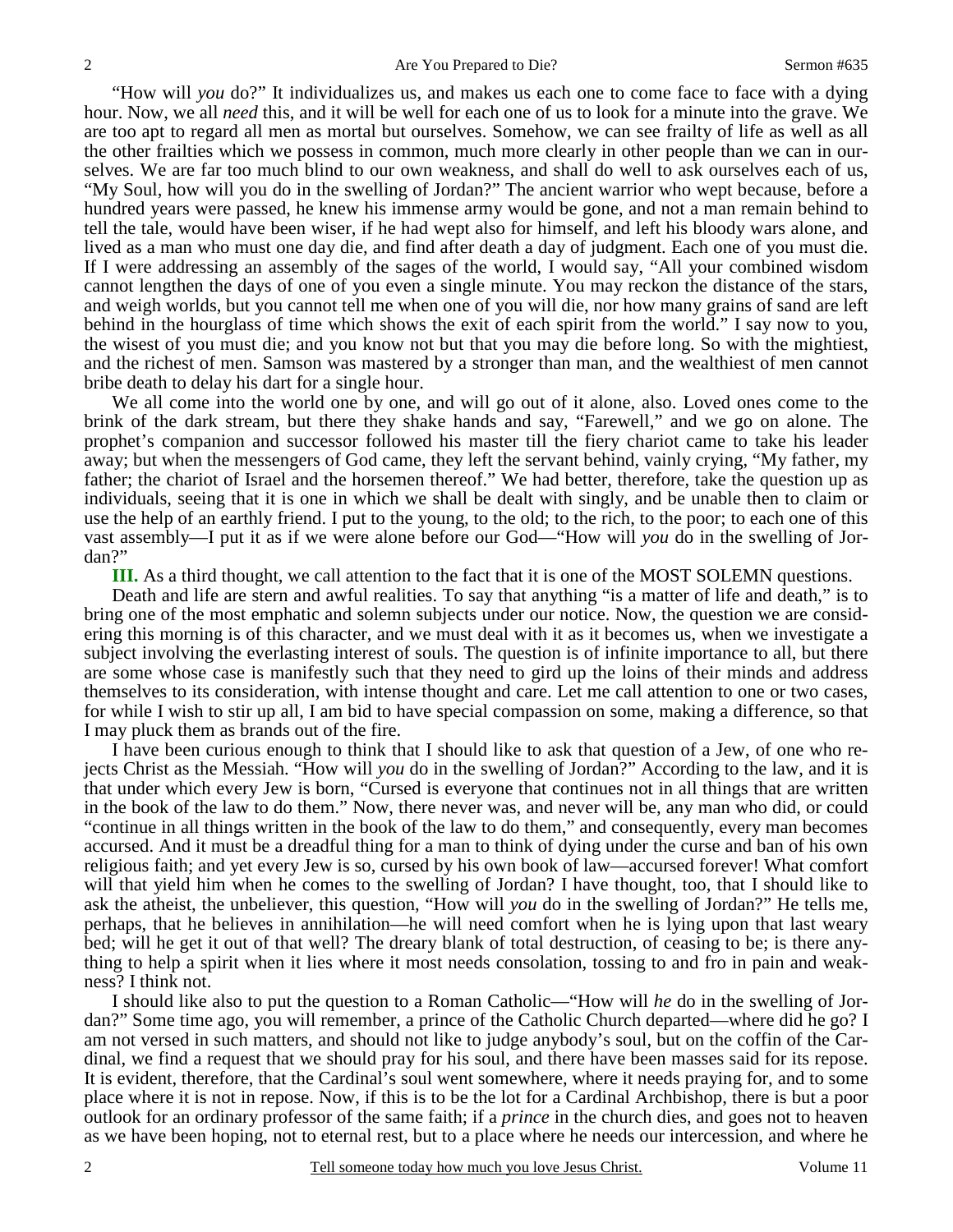#### Sermon #635 Are You Prepared to Die?

has no repose for his soul, why then it must be dreadful work to die with such a creed as that! I would sooner have beneath my head the most prickly thorn bush than have that for my dying pillow. Oh, we need something better than this, we desire a hope more rapturous, more divine, more full of immortality than the certainty of going to a place where there is no repose, and where our souls need the prayers of sinful men on earth. But I do not know that we have very much to do with any of these—they must *"Gang their ain gait"*—they must go their own way; and if they are found wrong at the last, we are sorry that it should be so. But *our own* business is certainly the first matter in hand. Therefore, forgetting them, let the question come to each of us, "How will *you* do in the swelling of Jordan?"

**IV.** Remember, in the fourth place, that this question was put by way of REBUKE to the prophet Jeremiah.

 He seems to have been a little afraid of the people among whom he dwelt. They had evidently persecuted him very much, mocking him, and laughing him to scorn; but God tells him to make his face like flint, and not to care for them, for, He says, "If you are afraid of them, 'How will you do in the swelling of Jordan?'" This ought to be a rebuke to every Christian who is subject to the fear of man. I do not believe that any preacher will be long in his pulpit without having the temptation to be afraid of some man or another; and if he does not stand very firmly upon his integrity, he will find some of the best of his friends getting the upper hand with him. And this will never do with God's minister. He must deal out God's Word impartially to rich or poor, to good or bad; and he must determine to have no master except his Master who is in heaven—no bit nor bridle for his mouth except that of prudence and discretion which God Himself shall put there. For, if we are afraid of a man who shall die, and the son of man who is crushed before the moth, how fearful shall we be when we have to talk with the grim king of terrors! If we are afraid of puny *man,* how shall we be able to face it out before the dread ordeal of the Day of Judgment? Yet I know some Christians who are very much abashed by the world's opinion, by the opinion of their family circle, or of the workshop. Now, what does it matter after all? There is an old proverb, that, "He is a great fool who is laughed out of his coat," and there was an improvement on it, that, "He was a greater fool who was laughed out of his skin." And there is another, that, "He is the greatest fool of all who is laughed out of his soul." He, who will be content to be damned in order to be fashionable, pays dearly indeed for what he gets. Oh, to dare to be singular, if to be singular is to be right; but if you are afraid of man, what will you do in the swelling of Jordan?

 The same rebuke might be applied to us when we get fretful under the little troubles of life. You have losses in business, vexations in the family—you all have crosses to carry—but my text comes to you, and it says, "If you cannot bear this, how will you do in the swelling of Jordan? If your religion is not equal to the ordinary emergencies of common days, what will you do when you get to that extraordinary day which will be to you the most important day of your being?" Come friends, be not bowed down with these things! Bear them cheerfully since there is much sterner work to do than any that you have met with in the battle of life. And the same reproof might come to us when we get petulant under pains of body, for there are some of us, who as soon as we get a little sick, become so fretful that those who like us best are farthest from us; we can scarcely have a little depression of spirit, but straightway we are ready to give up all for lost, and like Jonah say, "We do well to be angry even unto death." Now, this ought not to be. We should quit ourselves like men, and not be perturbed with these little rivulets; for if these sweep us away, what shall we do when Jordan is swollen to the brim, and we have to pass through that?

 When one of the martyrs, whose name is the somewhat singular one of Pommily, was confined previous to his burning, his wife was also taken up upon the charge of heresy. She, good woman, had resolved to die with her husband, and she appeared, as far as most people could judge, to be very firm in her faith. But the jailer's wife, though she had no religion, took a merciful view of the case as far as she could do so, and thought, "I am afraid this woman will never stand the test, she will never burn with her husband. She has neither faith nor strength enough to endure the trial." Therefore, one day calling her out from her cell, she said to her, "Lass, run to the garden and fetch me the key that lies there." The poor woman ran willingly enough; she took the key up and it burned her fingers, for the jailer's wife had made it red hot; she came running back crying with pain. "Yes, Wench," said the jailer's wife, "if you cannot bear a little burn in your hand, how will you bear to be burned in your whole body?" And this, I am sorry to add, was the means of bringing her to recant the faith which she professed, but which never had been in her heart. I apply the story thus—If we cannot bear the little trifling pangs which come upon us in our ordinary circumstances, which are as it were the burning of our hands, what shall we do when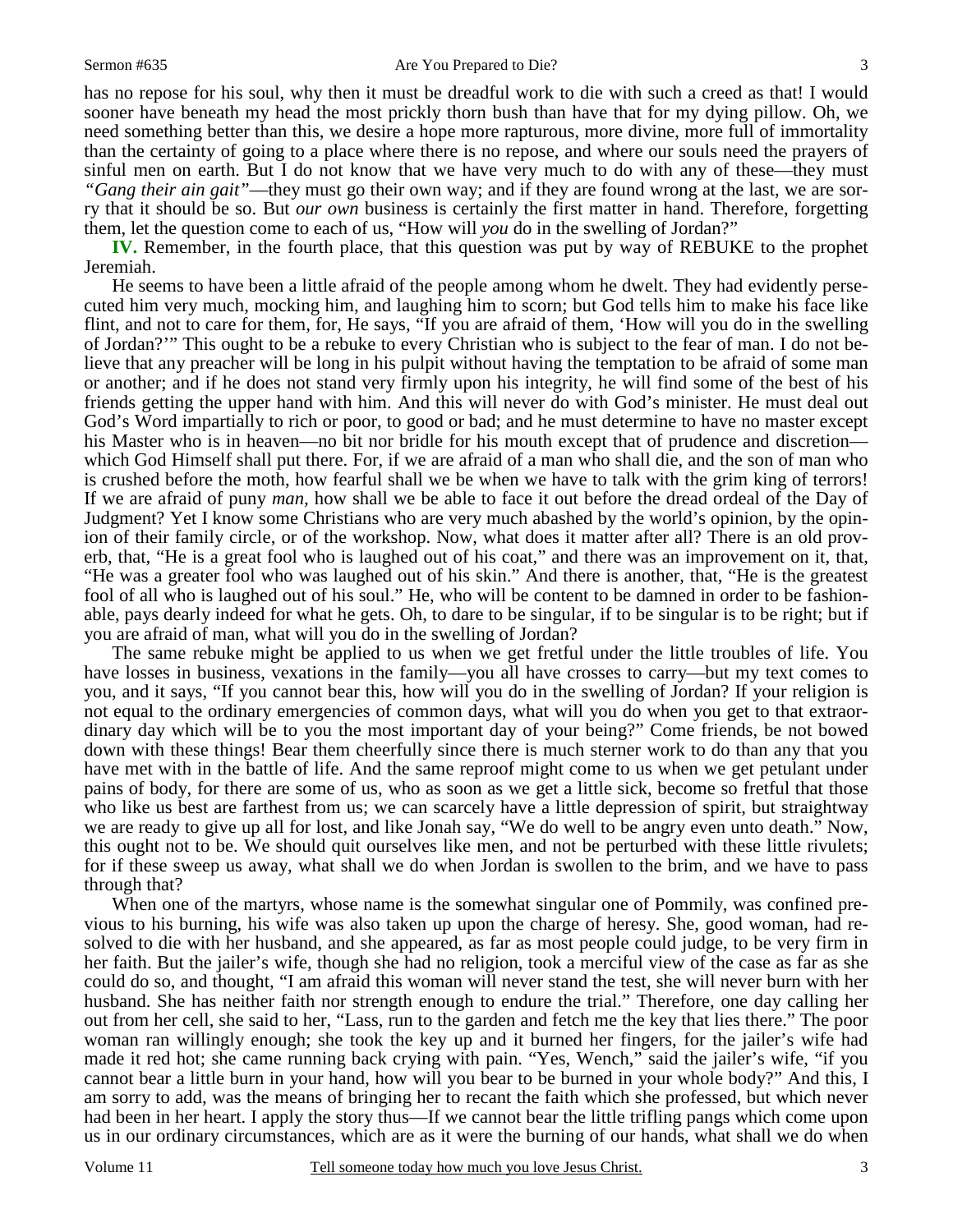every pulse beats pain, and every throb is an agony, and the whole tenement begins to crumble about the spirit that is so soon to be disturbed? Come, let us pluck up courage! We have yet to fight the giant! Let us not be afraid of these dwarfs! Let the ordinary trials of every day be laughed to scorn! In the strength of divine grace, let us sing with our poet—

### *"Weak as I am, yet through Your strength, I all things can perform."*

For if we cannot bear these, how will we do in the swelling of Jordan? This is what the text was originally meant to teach. We will now use it for a further purpose.

**V.** The question may be put as A MATTER OF CAUTION.

 In this assembly, there are some who have no hope, no faith in Christ. Now, I think, if they will look within, at their own experience, they will find that they are by no means completely at ease. The pleasures of this world are very sweet; but how soon they sour if they do not sicken the appetite. After a night of merriment, there is often the morning of regret. "Who has woe? Who has redness of eyes? They who tarry long at the wine; they who go to seek mixed wine." It is an almost universal confession that the joys of earth promise more than they perform, and that, in looking back upon them, the wisest must confess with Solomon, "Vanity of vanities, all is vanity." Now, if these things seem to be vanity while you are in good bodily health, how will they look when you are in sickness? If vanity while you can enjoy them, what will they appear when you must say farewell to them all? If it were vanity to the rich man while he was clothed in purple and fine linen, and fared sumptuously every day, what greater vanity it must have been when it was said, "This night your soul shall be required of you: then whose shall those things be which you have provided?" How will you do in Jordan when these joys shall vanish, and there shall be a dreary blank before you?

 Moreover, you feel already that conscience pricks you. You cannot live without God and be perfectly at ease, unless you are one of those few who are given up to judicial blindness and hardness of heart. You could not take an hour quietly to think about yourself and your state, and yet go to your bed easily. You know right well that the only way some of you can keep your peace of mind at all is by going from one gay assembly to another, and from one party of frolic to another, or else from business to business, and from care to care. Your poor soul, like the infant which is to be cast into Moloch's arms, cries, and you do not hear its cries because you drown it with the noisy drums of this world's pleasures and cares. But still, you are not at rest—there is a worm in your fair fruit, there are dregs at the bottom of your sweetest cups, and you know it. Now, if even now you are not perfectly at peace—if in this land of peace wherein you have trusted, you are getting weary of these things—then, "How will you do in the swelling of Jordan?" Moreover, you sometimes have, if I am not mistaken, very strange apprehensions. I have known some of the most reckless sinners who have had fearful times, when nobody could cheer them; when a certain fearful looking of judgment has haunted them. The most superstitious people in the world are those who are the most profane. It is a strange thing that there is always that weak point about those who seem to be most hardened. But you who are not thus hardened—you know that you dare not look forward to death with any pleasure—you cannot! To go to the grave is never very joyous work with you. Yes, and if you were certain that there could be no more death, it would be the best news that you had ever heard! But to some of us it would be the worst that could ever come.

 Ah, well! If the very thought of death is bitter, what will the reality be? And if to gaze at it from a distance is too hard a thing for your mind, what will it be to pass under its yoke—to go through its dark valley, to feel its dart—to know that the poison is rankling in your veins? What will you do? "How will you do in the swelling of Jordan?" Well, I shall not describe what you will do, though I have seen it, and you must have seen it, too. Sometimes a man dies at ease, like a sheep, because he has been dosed with the opium of self-confidence. At other times, the man is awakened, and sees the dreadful doom to which death is driving him, and starts back and shrinks from the wrath to come, and cries and shrieks—and perhaps swears that he will not die! And yet die he must—dragged down to that place where he must lift up his eyes to see nothing that can give him hope—nothing that can take away the sharpness of his anguish. I leave this point. God make it a caution to many now present. Some of you men and women here may be nearer death than you dream of. I wish you would answer the question, "How will you do in the swelling of Jordan?"

**VI.** But now I intend to use the question as EXCITING MEDITATION in the breasts of those who have given their hearts to Christ, and who consequently are *prepared* to die, whenever the summons may come. Well, what do we mean to do—how shall *we* behave ourselves when we come to die? I sat

4

4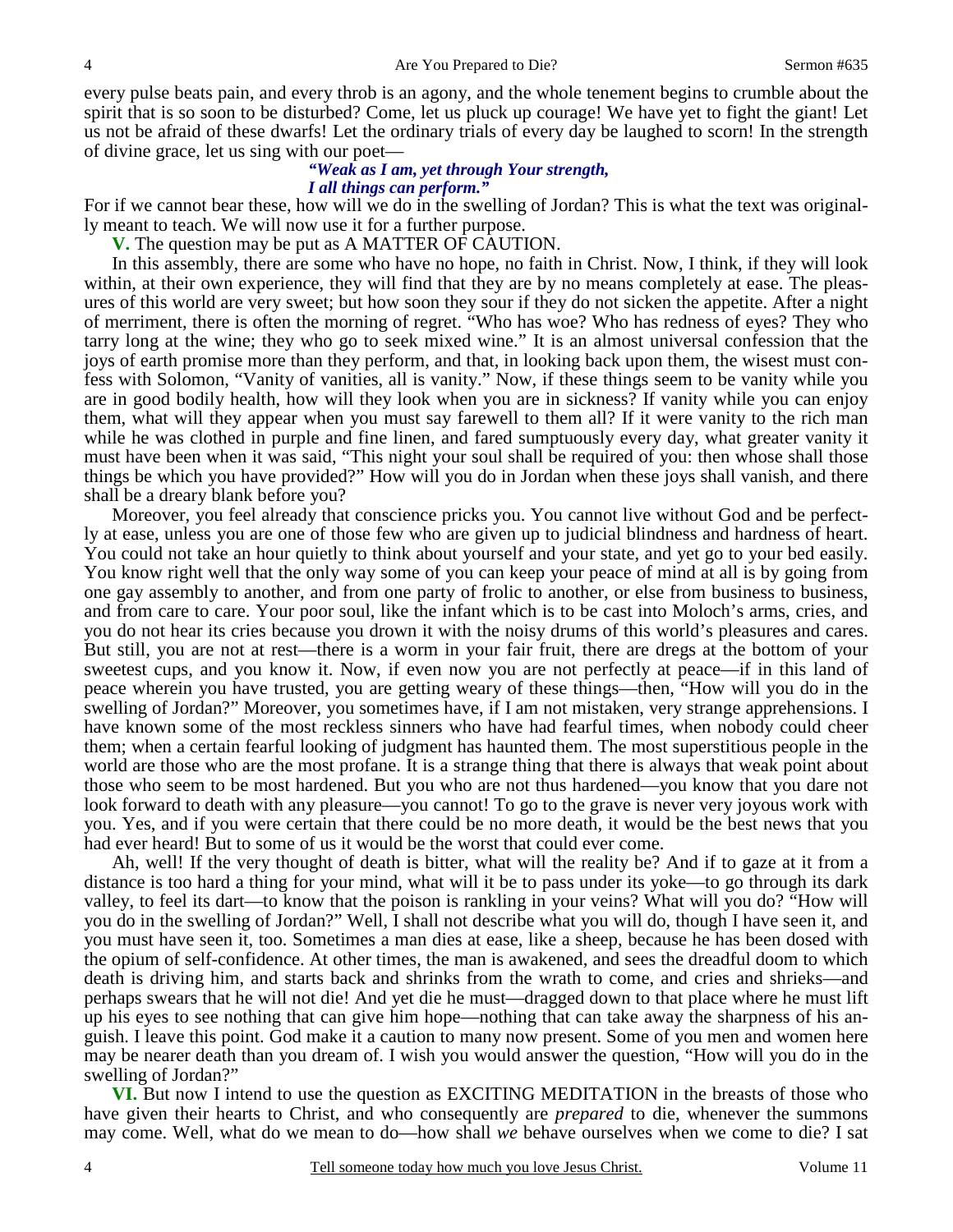down to try and think this matter over, but I cannot, in the short time allotted to me, even give you a brief view of the thoughts that passed through my mind. I began thus, "How shall I do in the swelling of Jordan?" Well, as a believer in Christ, perhaps I may never come there at all, for there are some who will be alive and remain at the coming of the Son of Man, and these will never die For so says the apostle—"Behold, I show you a mystery; we shall not all sleep, but we shall all be changed, in a moment, in the twinkling of an eye, at the last trump." This thought we wish to keep ever before us. My real hope is the coming of the Lord Jesus Christ. I would far rather see the Master return than see the messenger death. I regulate my life as one who is looking for and hastening unto the coming of the Son of Man. I will not pay more attention to the servant than to the Lord of All. "Come, Lord Jesus! Yes, come quickly," is the prayer of our hearts continually; and as the bride of Christ, we ought to have our hearts filled with rapture at the thought of His return to claim us as His own. If He sends for us, "It is well," but best of all if He comes Himself again the second time without sin unto salvation. A sweet truth of God, which we place first in our meditation—I may not die, but I must and shall be changed!

 Then, I thought again, "How shall I do in the swelling of Jordan?" I may go through it in the twinkling of an eye. Remember that good man, who some time ago was getting ready to preach as usual, but the sermon was never delivered on earth? I mean the President of the Wesleyan Conference—how speedily was he taken to his rest; and how happy it is just to close one's eyes on earth, and open them in heaven. Such also was the death of one of God's aged servants, Mr. Alleine, who had battled well for the truth of God. He was suddenly taken ill, and was advised to retire to bed. "No," he said, "but I will die in my chair; and I am not afraid to die." He sat down, and only had time to say, "My life is hid with Christ in God," and he closed his eyes with his own hands and fell asleep. When Ananias, a martyr, knelt to lay his white head upon the block, it was said to him as he closed his eyes to receive the stroke, "Shut your eyes a little, old man, and immediately you shall see the light of God." I could envy such a calm departing. Sudden death, sudden glory; taken away in Elijah's chariot of fire, with the horses driven at the speed of lightning, so that the spirit scarcely knows that it has left the clay, before it sees the brightness of the beatific vision! Well, that may take away some of the alarm of death—the thought that we may not be even a *moment* in the swelling of Jordan!

 Then again, I thought if I must pass through the swelling of Jordan, yet the real act of death takes no time. We hear of suffering on a dying bed; the suffering is all connected with *life*, it is not death. The actual thing called death, as far as we know, does not cost a pang—it is the life that is in us that makes us suffer—death gives one kind pin's prick, and it is all over. Moreover, if I pass through the swelling of Jordan, I may do so without suffering any pain. A dying bed is sometimes very painful with certain diseases, and especially with strong men, it is often hard for the body and soul to part. But it has been my happy lot to see some deaths so extremely pleasing, that I could not help remarking that it were worth while living only for the sake of dying as some have died. We have seen consumption for instance how very often it gently takes down the frame; how quietly the soul departs; and in old age, and debility, how easily the spirit seems to get away from the cage that was broken, which only needed one blow, and the imprisoned bird flies straight away to its eternal resting place! Well, then, as I cannot tell in what physical state I may be when I come to die, I just tried to think again, how shall I do in the swelling of Jordan? I hope I shall do as others have done before me who have built on the same Rock, and had the same promises to be their succor. They cried, "Victory!" So shall I, and after that die quietly and in peace. If the same transporting scene may not be mine, I will at least lay my head upon my Savior's bosom, and breathe my life out gently there.

 You have a right, Christian, to expect that as other Christians die, so shall you. How will you die? Why, you will die as your sainted mother did; you will die as your father did; when the time came for the "silver cord to be loosed and the golden bowl to be broken, for the pitcher to be broken at the fountain, and the wheel broken at the cistern," the pitcher was broken and the cord loosed, and their spirits went to God who gave them. How will you die? Why, as I mused on this, I took down my little book of *"Promises,"* for I thought I shall certainly do as God says I shall. Well, how is that? "When you pass through the rivers I will be with you." And again, "Though I pass through the valley of the shadow of death, I will fear no evil." And again, "He shall swallow up death in victory." And again, "He shall make all your bed in your sickness." And yet again, "Fear not, I am with you; be not dismayed, I am your God; I will never leave you nor forsake you." You know what a many dying pillows God has made for His dear people in the hour of their departure. "How shall I do in the swelling of Jordan?" Why, manfully, patiently, if God shall keep His promise, as we know He will.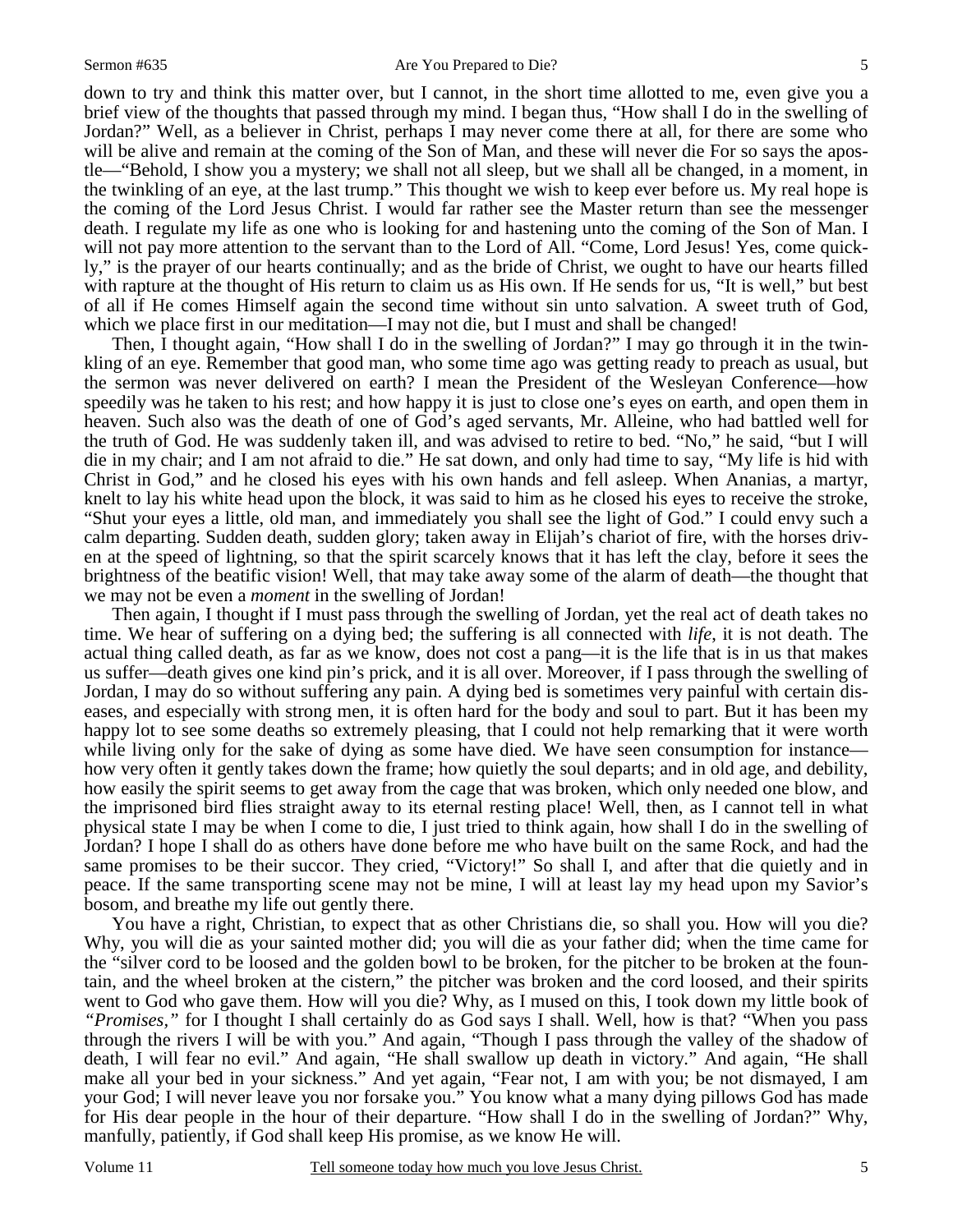Now, let me speak to you all again—I mean you that who are in Christ. "How will you do in the swelling of Jordan?" Why, you will do as a man does who has had a long day's walk, and he can see his home. You will clap your hands. You will sit down upon the next milestone with tears in your eyes, and wipe the sweat from your face and say, "It is well, it is over. Oh how happy it is to see my own roof-tree and the place where my best friends, my kindred dwell. I shall soon be at home—at home forever with the Lord." How will you do? Why you will do as a soldier does when the battle is fought; he takes off his armor, stretches himself out at length to rest. The battle is all over. He forgets his wounds, and reckons up the glory of the victory and the reward which follows. So will we. We will begin to forget the wounds and the garments rolled in blood, and we will think of the "crown of life that fades not away." "How will we do in the swelling of Jordan?" We will do as men do when they launch for a foreign country. They look back upon those they leave behind, and wave their handkerchiefs as long as they can see them—but they are soon gone. And we will bid adieu to dear ones; they shall have the tears, but we shall have the joy, for we go to the islands of the blest, the land of the hereafter, the home of the sanctified, to dwell with God forever! Who will weep when he starts on such a voyage, and launches on such a blessed sea? What will we do when we come into the swelling of Jordan? Why I think, dear friends, we shall then begin to see through the veil, and to enjoy the paradise of the blessed which is ours forever. We will make that dying bed a throne, and we will sit and reign there with Christ Jesus.

 We will think of that river Jordan as being one tributary of the river of life which flows at the foot of the jasper throne of the Most High! We will live in the land of Beulah on the edge of Jordan, with our feet in the cold stream, singing of the better land. We will hear the songs of angels as celestial breezes bring them across the narrow stream. And sometimes, we will have in our bosom, some of the spices from the mountains of myrrh which Christ shall give us across the river. And when we come to die, what will we do in the swelling of Jordan? Why we will try and bear our dying testimony—

#### *"My joyful soul on Jordan's shore, Shall raise one Ebenezer more."*

Oh, that was a grand thing when Joshua said to the 12 men, "Take up twelve stones, and set them down in the midst of Jordan where the priests' feet stood still, and take up 12 other stones, and set them up on the other side of Jordan, where the children of Israel first trod the promised shore." You and I will do this—we will leave 12 stones in the midst of Jordan. They shall tell our friends and kindred here of the good words we said, the adieu we gave them, and the joyful hopes which cheered us—the song we sang when death began to stay our throat. And then, we will raise another Ebenezer in heaven. There shall be 12 stones there that will tell the angels and the principalities of the love which cleft the Jordan, and brought us through it as on dry land. This is how we will do in the swelling of Jordan. We are not looking forward to death with any fear, with any dread. When we get home tonight, we shall begin to take off our garments, one by one. We shall not shed a tear. Nor shall we when we come to die—

> *"Since Jesus is mine, I will not fear undressing, But gladly put off these garments of clay; To die in the Lord is a comfort and blessing, Since Jesus to glory through death led the way!"*

This is how we shall do in the swelling of Jordan. Take off our garments to put on the celestial robes. As the bridegroom longs for the marriage day, and as the bride waits until she is joined unto her husband in wedlock, even so our spirits wait for God. As the exile pants to be delivered, and the galley slave to be separated from his oar, so we wait to be set free for glory and immortality! As she that mourns her absent lord pines for his return, as the child longs to reach his father's house and to see his father's face, so do we—

#### *"My heart is with Him on His throne, And ill can brook delay, Each moment listening for His voice, 'Make haste and come away.'"*

I must finish, for time has gone. But I meant to have said a word or two by way of *warning*. I can only do so now briefly, abridging them and compressing the thoughts as tightly as I can. "How will you do in the swelling of Jordan?" may well be used by way of warning. I think, dear friends, you ought to ask yourselves one question. Some of you never think of dying, and yet you should. You say you may live long—you may, and you may not. If there were a great number of loaves upon this table, and you were to eat one every day, and if you were told that one of those loaves had poison in it, I think you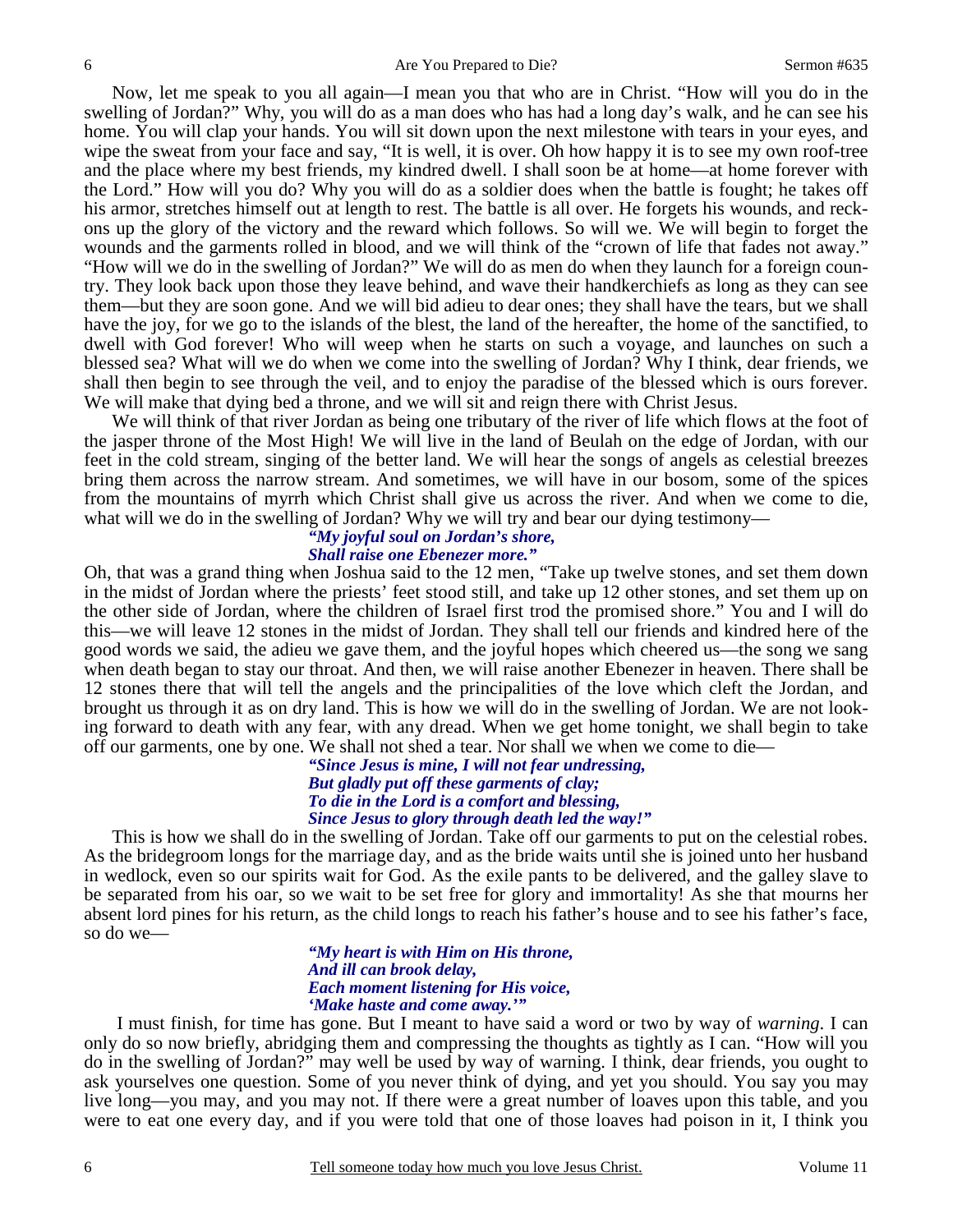would begin every one with great caution; and knowing that one of them would be your death, you would take each up with silent dread. Now, you have so many days, and in one of these days, there is the poison of death. I do not know which one. It may be tomorrow; it may not be until many a day has gone. But I think you ought to handle all your days with holy jealousy. Is not that a fair parable? If it is, then let me ask you to think upon the question, "How will you do in the swelling of Jordan?" You grant that you will die, and you may die soon. Is it not foolish to be living in this world without a thought of what you will do at last?

 A man goes into an inn, and as soon as he sits down, he begins to order his wine, his dinner, his bed; there is no delicacy in season which he forgets to request, there is no luxury which he denies himself. He stays at the inn for some time. By-and-by, there comes the bill, and he says, "Oh, I never thought of that—I never thought of that!" "Why," says the landlord, "here is a man who is either a born fool or else a thief! What? Never thought of the reckoning—never thought of settling-day!" And yet this is how some of you live! You have this and that, and the other thing in this world's inn, (for it is nothing but an inn), and you have soon to go your way, and yet you have never thought of settling-day! "Well," says one, "I was casting up my accounts this morning." Yes, I remember a minister making this remark when he heard of one that cast up his accounts on Sunday. He said, "I hope that is not true, sir." "Yes," he said, "I do cast up my accounts on Sunday." "Ah, well," he said, "the Day of Judgment will be spent in a similar manner—in casting up accounts, and it will go ill with those people who found no other time in which to serve themselves except the time which was given them that they serve God." You have either been a dishonest man, or else you must be supremely foolish to be spending every day in this world's inn, and yet to be ignoring the thought of the Great Day of Account! But remember, though you forget it, God forgets not. Every day is adding to the score. Photographed in heaven is every action that you perform. Your very thoughts are photographed upon the eternal mind; and in the day when the book shall be opened, it will go ill with you.

 Perhaps you will say, as one did in the book of Kings, "Well, I was busy here and there; I was looking after my family and my property; I was looking after politics; I was seeing after such-and-such an investment; and my soul is gone." Yes, but that would not bring it back again. And what shall it profit you, though you gain the whole world and lose your own soul? It is no business of mine what becomes of you, except this—I do desire to talk with you at all times, that if you perish it may not be laid at *my* door. What would you say to that soldier who should be told by his commanding officer to fight with the foe on the field of battle, and the so-called soldier were to reply, "I don't know anything about battle or fighting; I never thought of the battlefield, I can do anything but fight"? The general would be sorely amazed. He would want to know what the soldier lived for, if it were not to fight and defend his country in the hour of his country's need. What do we live for, if it is not to prepare for a hereafter life, and for the day for which all days were made? What? Are we sent into this world, and told that we are to, "Prepare to meet our God," and we do everything else but that one thing—this will not be wise; and when the Lord of the whole earth shall come out of His place to judge the sons of men, bitterly shall we rue our folly! Be wise now, remember this, and consider your latter end. What words shall I use to urge you to consider the subject and take my warning? Is heaven a place you would like to enter? Is hell a place you would like to avoid, or will you make your bed in it forever? Are you in love with eternal misery that you run to it so madly? Oh, stop! Turn! Turn! Why will you die? I do pray you stop and consider. Consideration does no man harm. Second thoughts here are for the best. Think and think, and think again, and oh, may God lead you, through thinking, to feel your danger, and may you then accept that gracious remedy which is in Christ Jesus; for whoever believes in Him is not condemned, whoever trusts in Christ is saved. Sin is forgiven, the soul is accepted, the spirit is blessed the moment it trusts the Savior.

 Before I close the subject, I must guide your thoughts to what is the true preparation for death. Three things present themselves to my mind as being our duty in connection with the dying hour. First, seek to be washed in the Red Sea of the dear Redeemer's blood, come in contact with the death of Christ, and by faith in it, you will be prepared to meet your own. Without giving an opinion upon the merit of that system of medicine which professes to cure diseases by producing an effect upon the system akin to the original malady, or as they put it, "like curing like," we recommend it in *spiritual* things; come into union with Christ's death, and that will take away the evil and sting of your own. Be buried with Him in baptism unto death, and have part with Him in the reality symbolized in that blest ordinance, and you will not dread Jordan's swellings if the full tide of the Redeemer's blood has rolled over you so that you